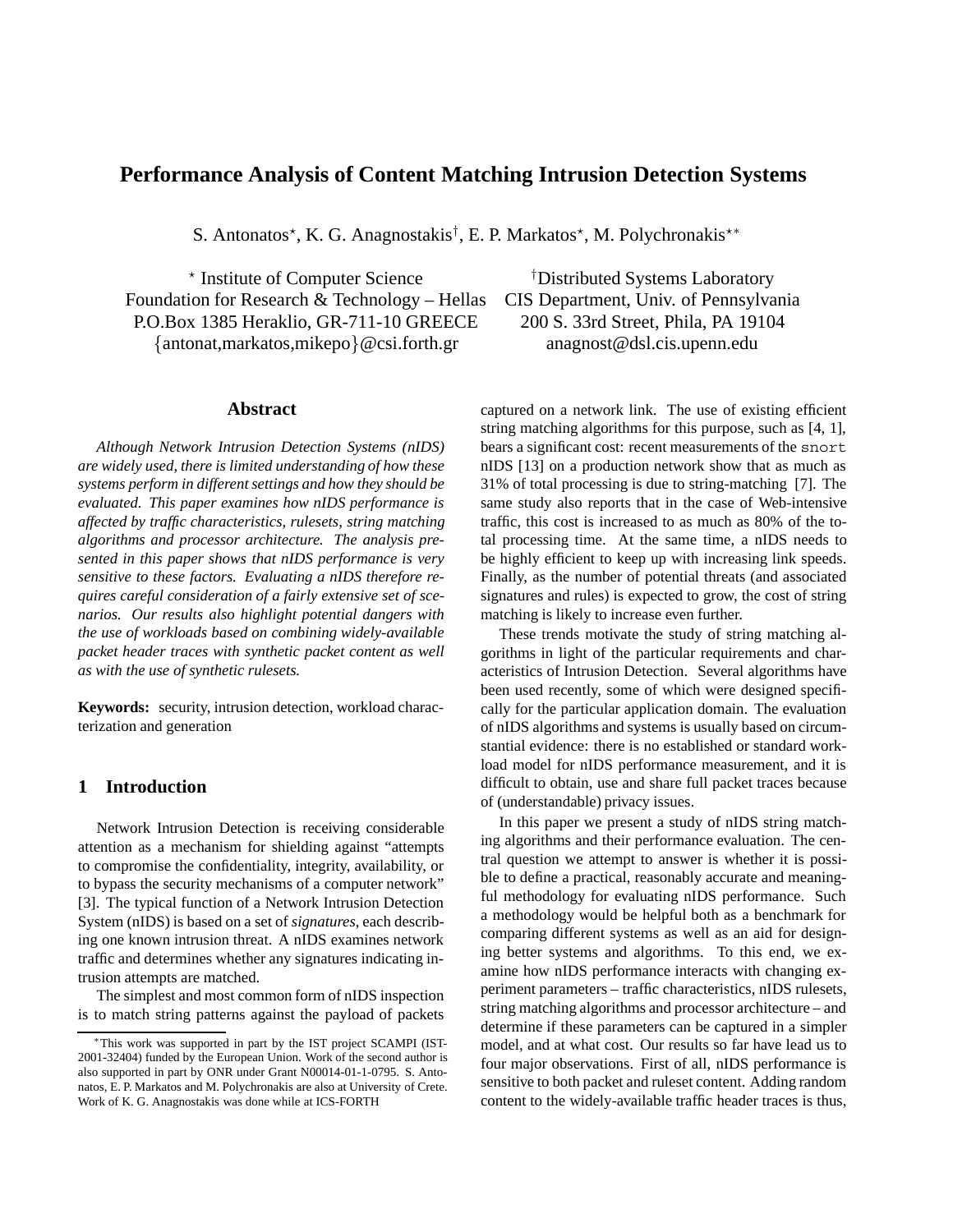at least on first sight, questionable as a method for nIDS evaluation. However, our analysis shows that the sensitivity exhibits certain patterns in over- or under-estimating performance, depending on the string matching algorithm and the characteristics of the traffic. Regarding ruleset content, using random rule patterns for determining nIDS performance and scalability also requires extreme care: our results suggest that a more accurate way of creating synthetic rulesets is to use permutations of existing patterns. As with packet content, the sensitivity follows some predictable pattern depending on algorithm and traffic. Secondly, there are large differences in measured performance depending on traffic characteristics: the highest measured mean cost per-packet is up to four times as much as the lowest cost in the traces we examined, mostly due to differences in the distribution of packets to the different subsets of the nIDS ruleset. Furthermore, the choice of processor architecture has a dramatic effect, both on overall system performance as well as the relative performance of different string matching algorithms. There are cases where one string matching algorithm is faster than another algorithm on one processor but slower on another processor. Our results show that algorithm performance improves (unusually) well with processor technology, partly due to increasing cache size. Finally, no single algorithm performs best in all cases; a hybrid string matching engine triggering different algorithms depending on ruleset and packet size appears to be the best approach, but the parameters may also vary depending on the processor architecture.

The rest of the paper is organized as follows: in Section 2 we briefly review how a string matching nIDS operates and what algorithms are being used. In Section 3 we present the results of our investigation; Section 4 presents a summary of our results and issues for further experimentation.

# **2 Background**

We describe a (simplified) model of how a nIDS operates and summarize the key characteristics of string matching algorithms that have been recently used in the nIDS context. A nIDS is designed as a passive monitoring system that reads packets from a network interface through libpcap[11]. After a set of normalization passes (such as IP fragment reassembly, TCP stream reconstruction, etc.) each packet is checked against the nIDS ruleset. The ruleset is typically organized as a two-dimensional chain datastructure, where each element - often called a *chain header* - tests the input packet against a packet header rule. When a packet header rule is matched, the chain header points to a set of signature tests, including payload signatures that trigger the execution of the string matching algorithm. The remainder of this Section presents string matching algorithms used in a nIDS.

# **2.1 Boyer-Moore**

The most well-known algorithm for matching a single pattern against an input was proposed by Boyer and Moore[4]. The Boyer-Moore algorithm compares the search string with the input starting from the rightmost character of the search string. This allows the use of two heuristics that may reduce the number of comparisons needed for string matching (compared to the naive algorithm). Both heuristics are triggered on a mismatch. The first heuristic, called the *bad character heuristic*, works as follows: if the mismatching character appears in the search string, the search string is shifted so that the mismatching character is aligned with the rightmost position at which the mismatching character appears in the search string. If the mismatching character does not appear in the search string, the search string is shifted so that the first character of the pattern is one position past the mismatching character in the input. The second heuristic, called the *good suffixes heuristic*, is also triggered on a mismatch. If the mismatch occurs in the middle of the search string, then there is a non-empty suffix that matches. The heuristic then shifts the search string up to the next occurrence of the suffix in the string. Horspool [9] improved the Boyer-Moore algorithm with a simpler and more efficient implementation that uses only the bad-character heuristic.

#### **2.2 Set-wise Boyer-Moore**

Fisk and Varghese [7] designed an algorithm for nIDS string matching. The algorithm, called Set-wise Boyer-Moore-Horspool, is an adaptation of Boyer-Moore to simultaneously match a set of rules. This algorithm is shown to be faster than both Aho-Corasick and Boyer-Moore for medium-size pattern sets. Their experiments suggest triggering a different algorithm depending on the number of rules: Boyer-Moore-Horspool if there is only one rule; Setwise Boyer-Moore-Horspool if there are between 2 and 100 rules, and Aho-Corasick for more than 100 rules. A similar algorithm was implemented independently by Coit et al.[5], derived from the exact set matching algorithm of [8].

#### **2.3 Exclusion-based Signature Matching**

We have recently proposed  $E^2xB$ , a string matching algorithm that is designed for providing quick negatives when the search string does not exist in the packet payload, assuming a relatively small input size (in the order of packet size). [10, 2]. As mismatches are by far more common than matches, string matching can be enhanced by first testing the input (e.g., the payload of each packet) for *missing*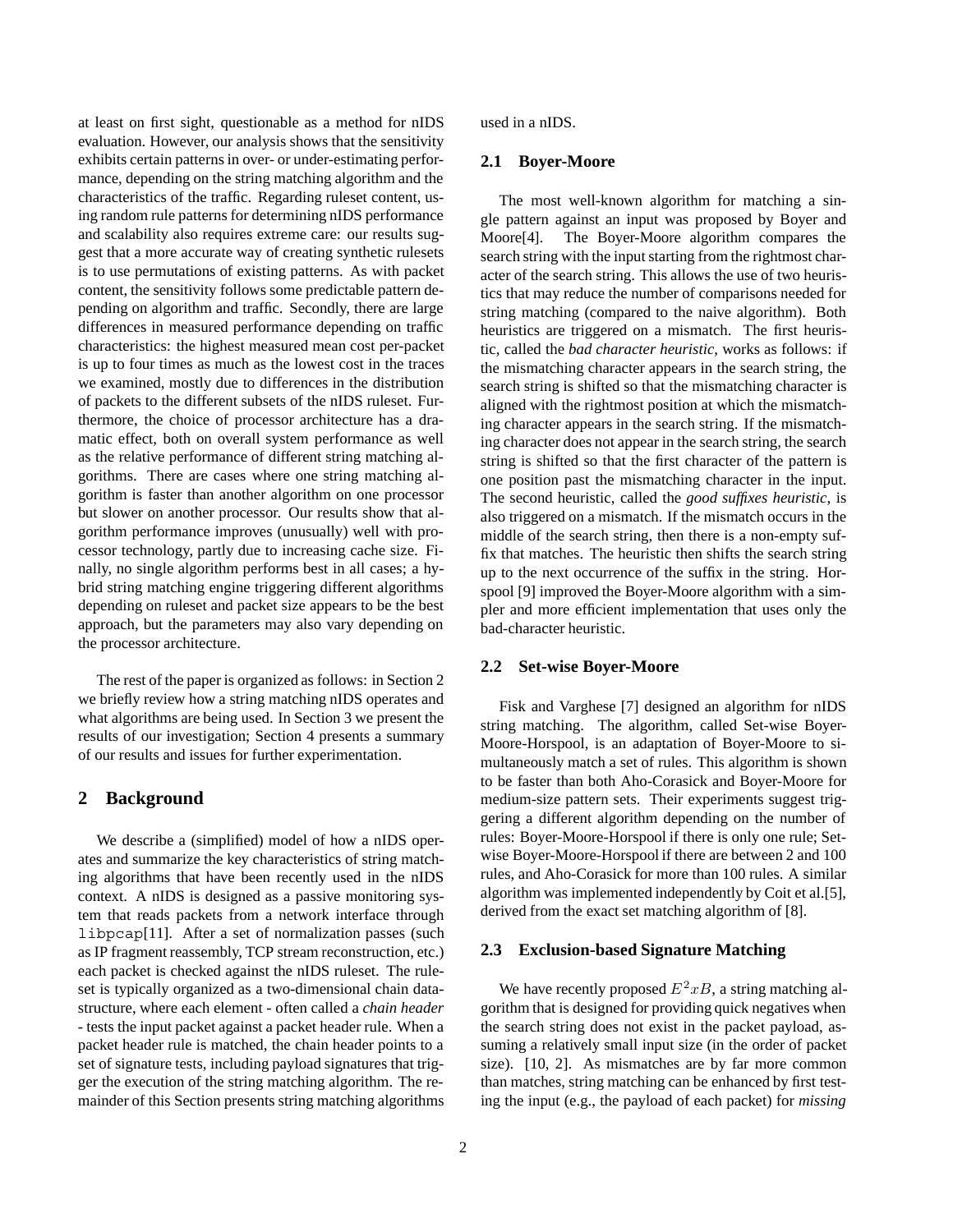fixed-size sub-strings of the original signature string, called *elements*. The false positives induced by  $E^2 x B$ , e.g., cases with all fixed-size sub-strings of the signature string showing up in arbitrary positions within the input, can then be separated from actual matches using standard string matching algorithms, such as the Boyer-Moore algorithm [4]. The small input assumption ensures that the rate of false positives is reasonably small – our experiments demonstrate false positive rates of 10% in the worst case. In the common case, negative responses can be obtained without resorting to general-purpose string matching algorithms.

#### **2.4 Wu-Manber**

The most recent implementation of snort uses a simplified variant of the Wu-Manber multi-pattern matching algorithm [15], as discussed in [14]. The "MWM" algorithm is based on the bad character heuristic similar to Boyer-Moore but uses a one or two-byte bad shift table constructed by pre-processing all patterns instead of only one. MWM performs a hash on the two-character prefix of the current input to index into a group of patterns, which are then checked starting from the last character, as in Boyer-Moore. The results of [14] show that snort is much faster than previous versions that used the Set-Wise Boyer-Moore and Aho-Corasick, although it is not clear how much of the performance improvement is because of the new string matching algorithm.

#### **3 Analysis**

For most experiments we used a PC with a Pentium 4 processor running at 1.7 GHz, with a L1 cache of 8 KB and L2 cache of 256 KB, and 512 MB of main memory. The measured memory latency is 1 ns for the L1 cache, 10.9 ns for the L2 cache and 170.4 ns for the main memory , measured using lmbench[12]. The host operating system is Linux (kernel version 2.4.14, RedHat 7.3). We use snort version 2.0-beta2 compiled with gcc version 3.2 (optimization flags O2 – results with O3 were found to be similar).

We use four sets of packet traces from diverse environments. The first set contains full-packet traces from the DEFCON "capture the flag" data-set. These traces contain numerous intrusion attempts. The second set is consisted of a full packet trace containing Web traffic, generated by concurrently running a number of recursive wget requests on popular portal sites from a host within the FORTH network. Thirdly, we use three header-only traces from the NLANR archive. These packet traces were taken on backbone links. Because these are header-only traces, for our experiments we added uniformly random payloads. A set of header-only traces with uniformly random payloads collected on the OC3 link connecting the University of Crete campus network (UCNET) to the Greek academic network (GRNET)[6] is used. Finally, a set of two full packet traces collected at Institute of Computer Science inside FORTH is used. For simplicity, traces are read from a local file by using the appropriate snort option, which is passed to the underlying pcap(3) library. Replaying traces from a remote host provided similar results.

# **3.1 Effect of traffic characteristics**

We instrumented snort to record the chain header triggered for each packet for each trace. The results are summarized in Figure 1. We observe that the use of different chain groups varies significantly. Roughly 42% of packets in the FORTH.web trace trigger 956 rules, only 1-5% for the other traces. For the NLANR backbone traces, 77-93% of the packets trigger at most 87 rules. Although such differences should be expected given that the traces represent traffic in different settings (backbone, campus, a hacker contest and a web-only environment) there are visible differences even between traces of the same kind. We can hereby argue that no single workload is sufficient for evaluating "overall" nIDS performance.

The performance of  $E^2xB$  and MWM string matching algorithms is measured on each of these traces. For headeronly traces we add uniformly random payloads, assuming this provides representative results – in Section 3.2 we will discuss in more detail whether and to what degree this assumption is reasonable. The measured running time of snort on each trace is presented in Figure 2. The most striking observation is that the mean processing time perpacket is between 5.04 and 19.71 *µs* for MWM and 5.17 to 21.71  $\mu s$  for  $E^2 x B$ , that is, the highest cost is about 4 times the lowest cost, and only slightly lower if we ignore the DEFCON traces (as not representative of "real" network traffic). We also observe that in all traces except for DEFCON.0-9 and FORTH.tr1 *E*<sup>2</sup>*xB* performs better than MWM; in most cases the improvement seems to be between 18-36%. The per-byte cost for DEFCON.0-9 seems to be unusually high. However, 83.1% of the packets in this trace have a payload size of one byte - obviously not representative of common scenarios. The relatively small improvement of  $E^2xB$  over MWM for the NLANR.AIX trace seems to coincide with the small average packet size (340 bytes) in this case compared to other traces with a similar distribution of packets to different chain header rules.

The highest cost is observed in the FORTH.web trace, as expected, given that 43% of the packets trigger 956 rules, much higher than any other trace. What is less obvious is that NLANR.MRA and DEFCON.0-4 are not much cheaper than FORTH.web , although the average number of rules triggered per packet is much smaller: 99% of packets in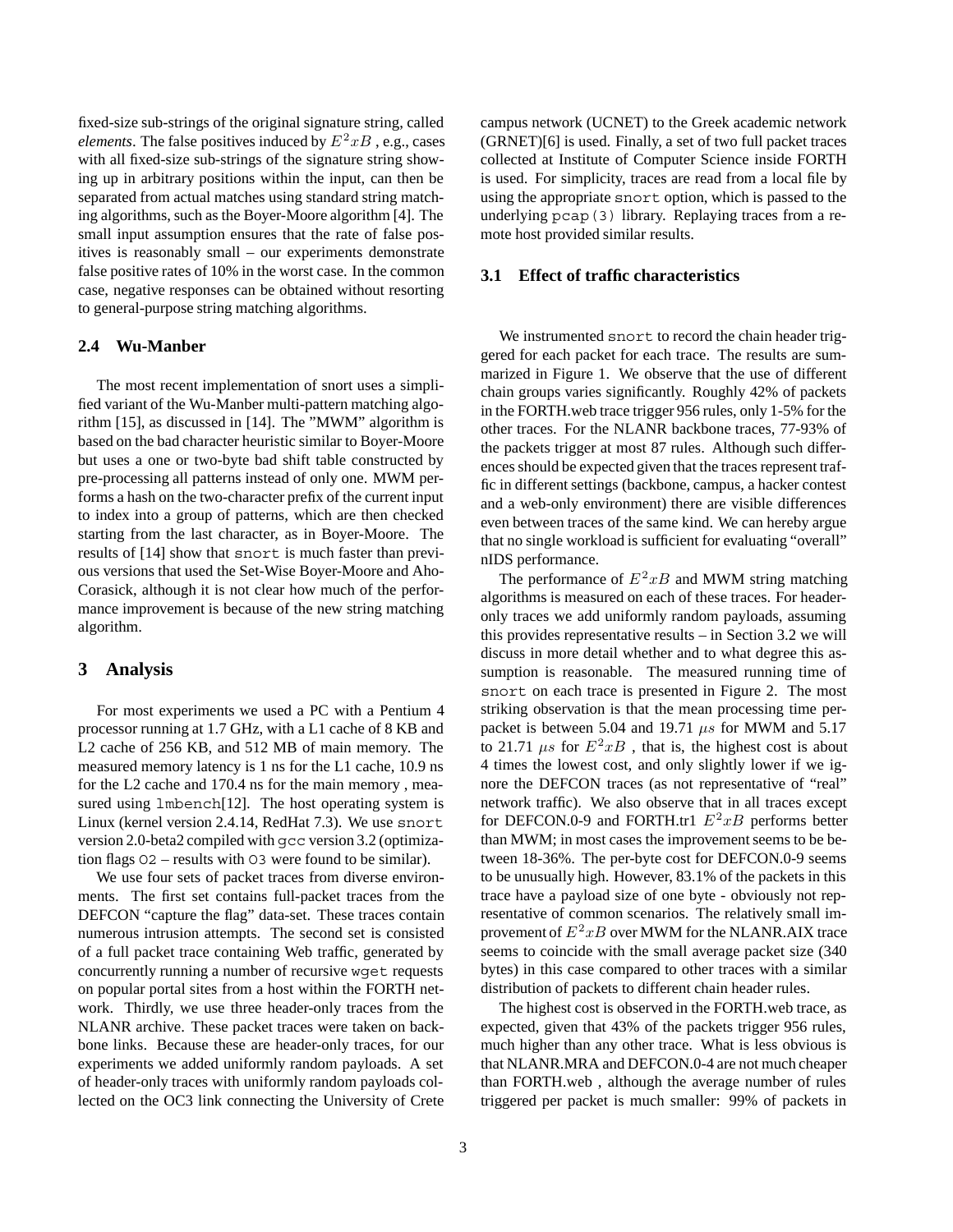

**Figure 1. Distribution of the number of rules checked per packet and byte (rules rarely triggered are not presented)**

DEFCON.0-4 and 77% of packets in NLANR.MRA trigger 33 and less than 89 rules respectively. The explanation lies in the average packet size measured for the dominant chain headers. The average packet size for the rules triggered by DEFCON.0-4 is 1480 bytes and between 736 and 929 for NLANR.MRA.

In summary, these results indicate that nIDS string matching performance varies significantly for different traces; simply using one source/type of workload therefore leads to questionable and potentially misleading results. Note that almost half of the traces used in this set of experiments contain uniformly random payloads. We will discuss next how this affects results.

#### **3.2 Packet payloads: real vs. synthetic**

We attempt to quantify the value of using real payloads in nIDS evaluation. We use the DEFCON and FORTH traces as they are the only traces containing real payload. In each trace we replaced the original payload of each packet by random characters. In Figure 3 the mean running time over 10 runs (the results are accurate within 0.01 sec) for MWM and  $E^2xB$  is presented.

The basic result is that synthetic, uniformly random payloads give quite different results than real payloads for the same trace. For roughly half of the traces the difference seems to be consistent: 14-18% for *E*<sup>2</sup>*xB* and 24-30% for MWM. Although this result can be regarded as negative, it appears that running times for  $E^2 x B$  are generally overestimated while for MWM the running times are underestimated. If this trend is persistent then it is possible to use uniformly random payloads for evaluating nIDS performance, bearing in mind the expected measurement error to be in the direction and at the order of the results presented here.

#### **3.3 Rulesets: real vs. synthetic**

IDS rulesets are frequently updated with new signatures as new threats are identified. It is therefore necessary to predict performance for larger rulesets. The use of synthetic rulesets is an approach but it is not clear what kind of synthesis method is suitable for producing representative rulesets. We consider two methods: creating random strings and using permutations of the existing ruleset to generate new rules. In both cases, the length of the generated rules follows the distribution of string lengths in the seed ruleset.

To determine the accuracy of this approach we use the two methods for creating a new ruleset based on the default snort ruleset with all other parameters (number of headers, number of signatures per header, length of each signature) unchanged. This allows us to estimate how good the prediction would be if we wanted to predict the performance of the current ruleset. We obtain the running times for the original ruleset as well as the synthetic ruleset with each of the two methods, and present the results in Figure 4.

We observe that both methods generally result in wrong performance estimates. The errors appear to be much smaller for  $E^2xB$  than for MWM. Except for the FORTH.web trace all other traces actually have very small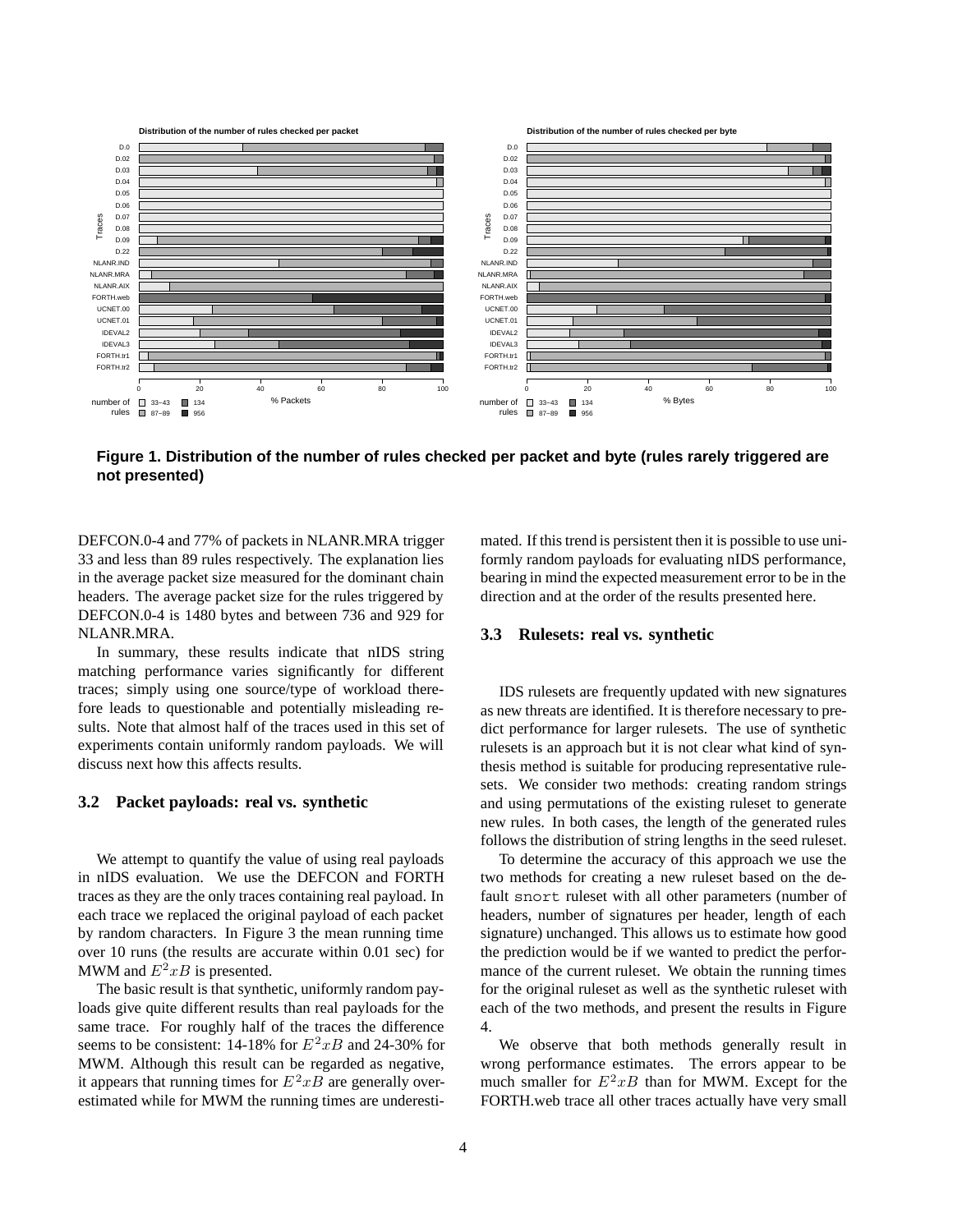

**Figure 2. Running time, per-packet and per-byte**

errors, although the 19.6% error in FORTH.web suggests that the method is not generally error-free. The use of permutations is generally (but not always) much better than the use of random characters. Unlike the errors produced by uniformly random payloads, there is no clear trend towards under- or over-estimating performance. Considering permutations only, the maximum error is 6.71% for  $E^2xB$  and 24% for MWM. Any results using rules synthesized with this method should therefore expect the prediction error to be close to these values (assuming the ruleset structure will not change significantly).

#### **3.4 Analysis using synthetic rulesets**

.

We use the ruleset synthesis method to analyze the performance of  $E^2xB$  and MWM as a function of ruleset-size as well as packet-size. We create synthetic rulesets containing a single chain header with 1 to 10,000 rules with an average size of 14 bytes. A simple traffic generator creates packets with uniformly random payloads and a given packet size. We measure the performance of  $E^2xB$  and MWM for packet sizes of 50, 500 and 1500 bytes. The results are presented in Figure 5 where the running time of  $E^2xB$  and MWM for a fixed packet size of 1500 bytes and between 1 and 10,000 rules is shown. We see that MWM performs better than  $E^2 x B$  when the number of rules is less than 6 or more than 2,500. For values between 6 and 2,500  $E^2 xB$  is better, almost twice as fast when the number of rules is between 9 and 100. As the number of rules increases, the cost of string matching increases as well – for more than 2,000 the growth is super-linear. This is not surprising given that the growing footprint of string matching also generates more L2 cache misses. Such results indicate that nIDS load balancing needs to carefully consider sensor locality issues in choosing load balancing policies. For example, if the number of rules increases dramatically a policy that allocates half of the flows to each of two sensors may be less efficient than a policy that sends all flows to both sensors and uses half the ruleset on each sensor.

In Figure 6 we present the ratio of the running time of  $E^2xB$  over MWM for different packet sizes. We see that the "turning points" where  $E^2xB$  exceeds the performance of MWM depend on packet size. These results suggest that a hybrid approach, triggering different algorithms depending on ruleset and packet size is likely to result in the best overall performance. This is similar in principle to the hybrid algorithm suggested by Fisk and Varghese [7] although the effect of packet size had not been considered in their hybrid Boyer-Moore / Set-Wise Boyer-Moore / Aho-Corasick heuristic.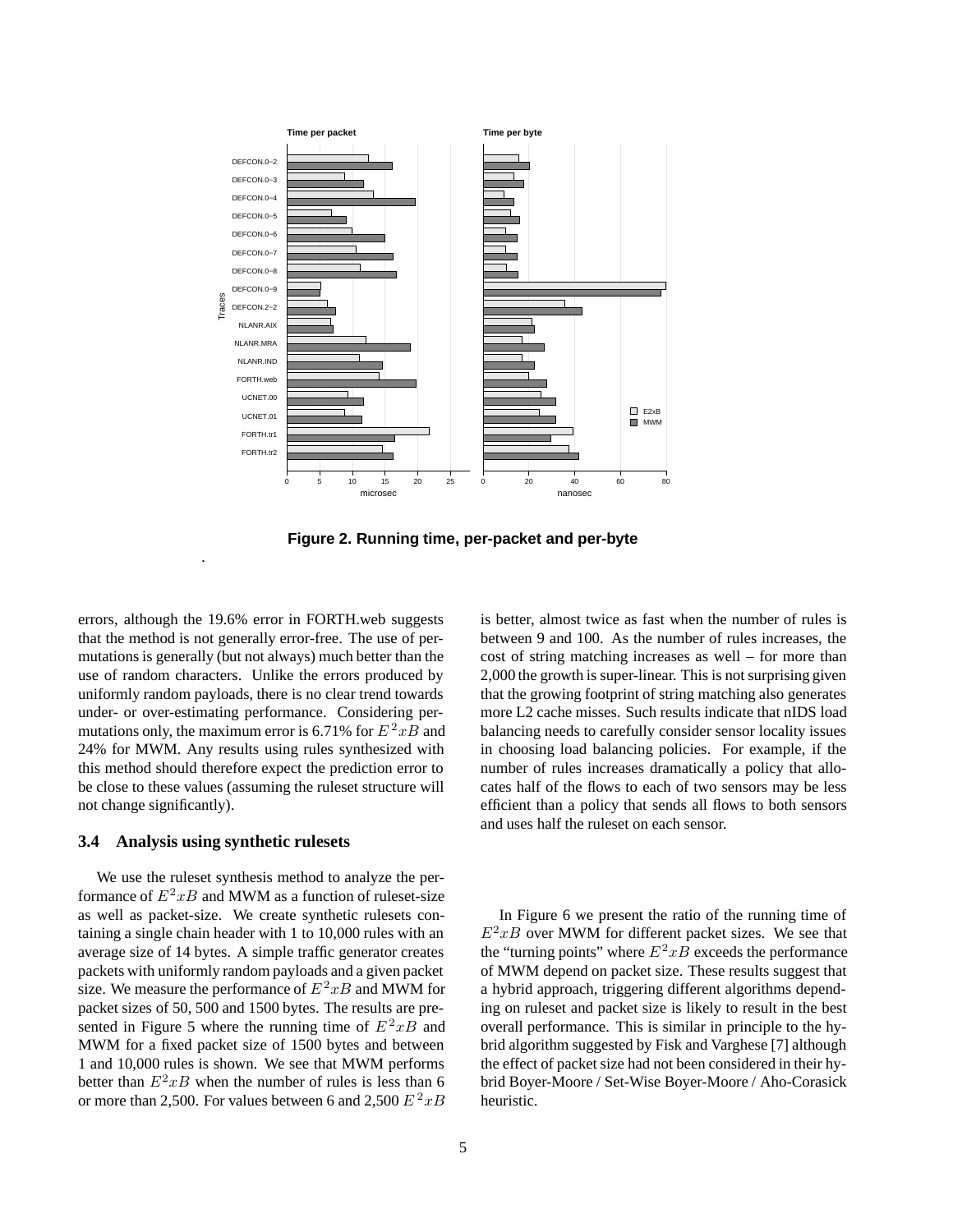

**Figure 3. Uniformly random vs. real payloads**

#### **3.5 The effect of processor architecture**

.

We measure the performance of  $E^2xB$  and MWM on three different systems. In addition to the 1.7 GHz P4 used in all the other experiments we run the same experiment on a 1.0 GHz P3 (256 MB cache) and a 2.4 GHz P4 (512 MB cache). The results are shown in Figure 7.

Interestingly, string matching seems to scale well with increasing processor speed.  $E^2xB$  is 4.7 to 7.4 times faster on the 2.4 GHz P4 than on the 1.0 GHz P3 while MWM is 2.2 to 4.3 times faster. The difference in cache size seems to provide some explanation for this behavior: the 2.4 GHz P4 has a 512 MB cache while the other two processors have 256 MB. On the other hand, although the improvement from P3 to 1.7 GHz P4 is much less – 1.62-2.71 times faster for 1.05 to 1.49 times faster for MWM – it is often close to or even higher than the relative improvement in processor clock rate. A second observation relates to the relative improvement of the two algorithms:  $E^2xB$  performs worse on the P3 than MWM, but much better than MWM on the 2.4 GHz P4, with the gap increasing as we move from slower to faster machine.

#### **4 Summary**

We have examined the performance of content-matching Network Intrusion Detection Systems, focusing on the behavior of different string matching algorithms. The experiments presented in this paper have led to three main observations.

First, results are sensitive to traffic characteristics and processor architecture. We have compared the  $E^2xB$  and MWM algorithms on many different traces and have found significant variation in both the average per-packet cost for each trace as well as in the relative benefits of each algorithm. We also evaluated the two algorithms on on three different processor architectures: a 1.0 GHz P3, a 1.7 GHz P4 and a 2.4 GHz P4. Our results show that algorithm performance improves (unusually) well with processor technology. The improvement is in part (only) due to the larger data cache on the high-end P4. Our results also show that the processor can significantly affect the comparison of two algorithms, and that the relative improvement in performance when comparing  $E^2xB$  to MWM seems to increase with processor clock rate.

Second, we have found that nIDS performance measurements are sensitive to both packet content and ruleset content. The level of sensitivity appears to be in most cases bounded. Although quantifying this sensitivity has been beyond the purpose of our work, our results so far suggest that it is possible to experiment with random payloads and random rulesets, at the cost of some measurement error. Taking such errors into account, one can create and use representative nIDS traces by simply extracting the timestamp, packet size and matching chain header identifiers from (real or cap-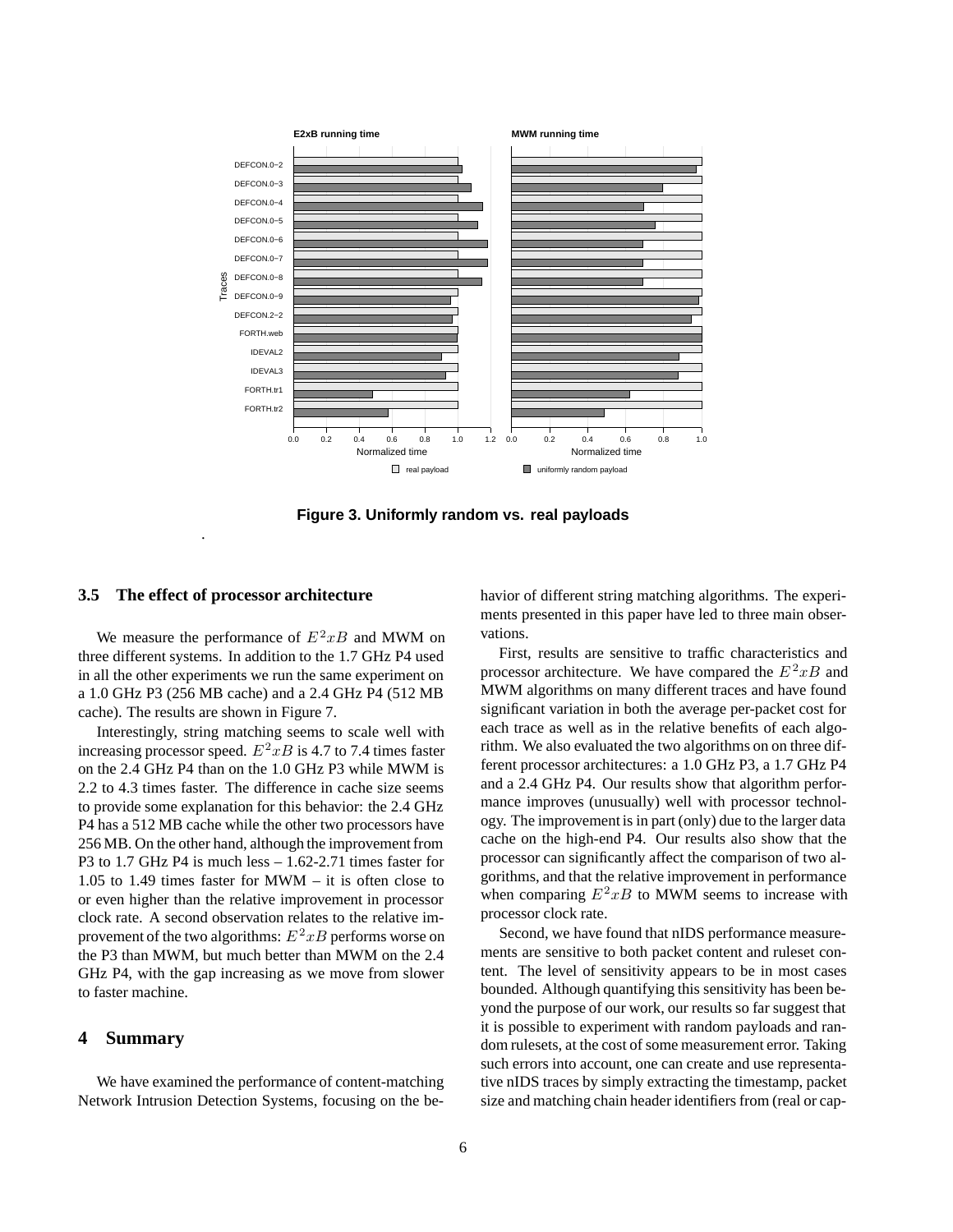

**Figure 4. Synthetic rulesets: real vs. random vs. permutations**



**Figure 5. Running time of** *E*<sup>2</sup>*xB* **and** *MWM* **vs. ruleset size (for a synthetic trace containing 1500-byte packets and synthetic rulesets)**

tured) nIDS traffic. Such traces hide all privacy-sensitive information while also being significantly smaller and therefore more portable than full packet traces. This approach could make it easier for researchers to use (and share) nIDS traffic traces.

Third, we compared the performance of two string matching algorithms and found that no algorithm is better in all cases. Performance depends on ruleset and packet size, suggesting that a hybrid method invoking a different algorithm depending on these parameters is likely to offer better performance than the exclusive use of a single algorithm.

Although our study has been constrained by the limited set of traces we could use, this work has exposed some



**Figure 6. Relative performance (ratio of running times) of** *E*<sup>2</sup>*xB* **and** *MWM* **vs. ruleset- and packet-size (synthetic rules+content)**

of the key issues, trade-offs and parameters that need to be considered in the experimental analysis of nIDS performance. We expect that our results will be valuable towards more effective nIDS evaluation and design.

# **Acknowledgements**

We would also to thank Dionisis Pnevmatikatos, Sotiris Ioannidis and Stefan Miltchev for their constructive comments, and Vasilis Siris for providing the UCnet traces.